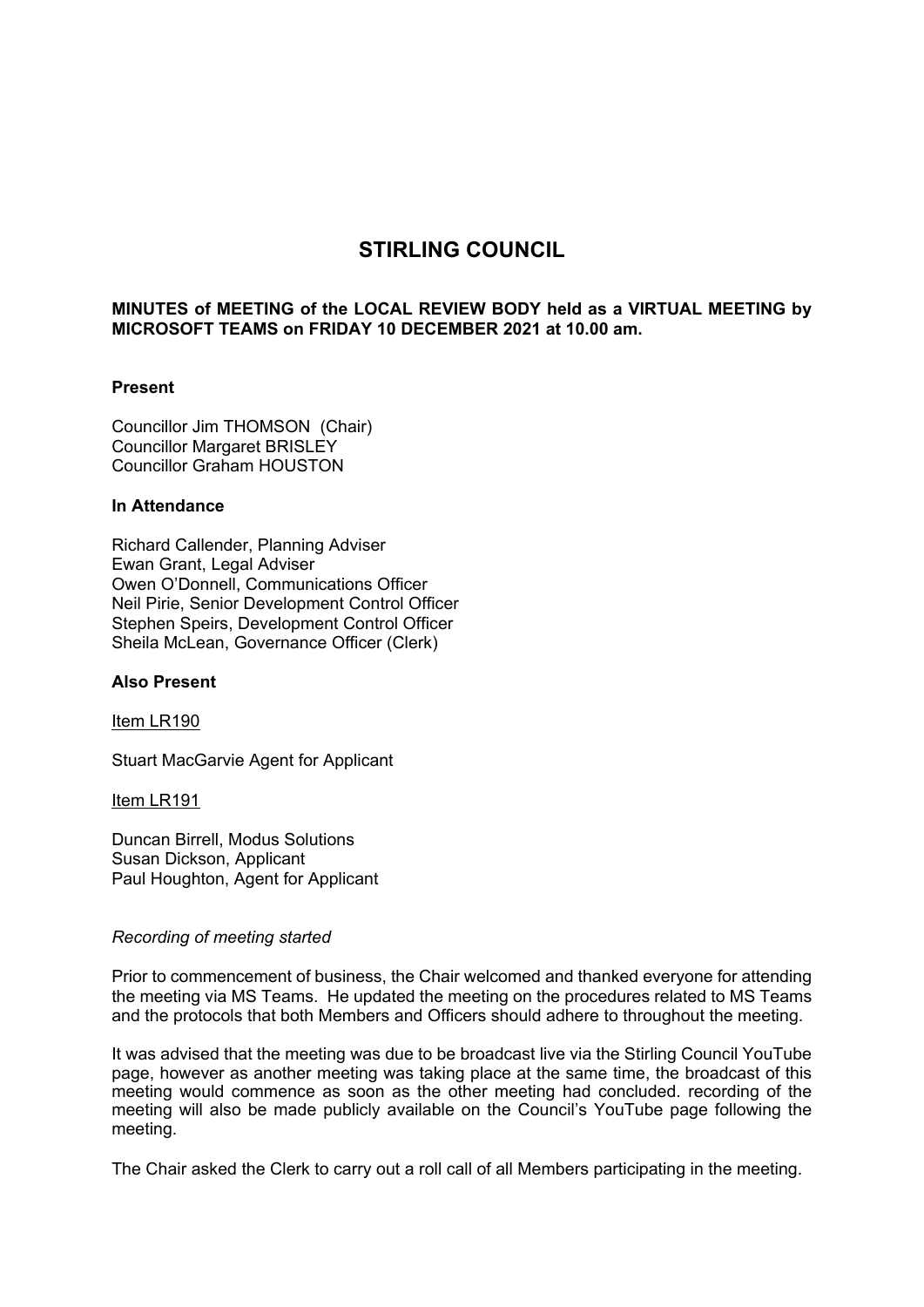# **LR188 APOLOGIES**

There were no apologies or substitutions.

# **LR189 DECLARATIONS OF INTEREST**

There were no declarations of interest.

# **LR190 APPLICATION FOR REVIEW ERECTION OF 4 DWELLINGHOUSES – LAND AT FORMER STOCKIEMUIR GUN SITE, BLANEFIELD – LEDCAMEROCH HOMES APPLICATION NO: 21/00191/FUL**

At its meeting held on 8 October 2021, Members considered a Notice of Review submitted by the Applicant's Agent, seeking a review of the decision by the Appointed Officer of the Council to refuse planning permission for the erection of four dwellinghouses on land at the former Stockiemuir Gun Site, Blanefield.

At that meeting, the Local Review Body agreed:-

- 1. that there was insufficient information before it to decide the matter without further procedure;
- 2. that a further written submission be submitted by Stirling Council's Transport Development Control Service setting out the rationale behind the recommendation that the existing access be closed and access to Queen's View and Wayside Cottage be provided via the vehicular access serving the proposed development;
- 3. that a Hearing take place to consider the information presented in the further written submission and any response made by the Applicant or their representative;
- 4. that the matter be duly referred to a future meeting of the Local Review Body at which a Hearing would take place.

The further written submission requested at (2) above had been received and was included with the Agenda papers, together with a response from the Applicant.

## **Hearing**

The Chair outlined the procedure for a Hearing.

The Planning Adviser described the proposal, the reasons for the Appointed Officer's decision and the grounds for the Notice of Review, and answered a number of questions from Members. He provided a visual presentation which included location plans and photographs of the site.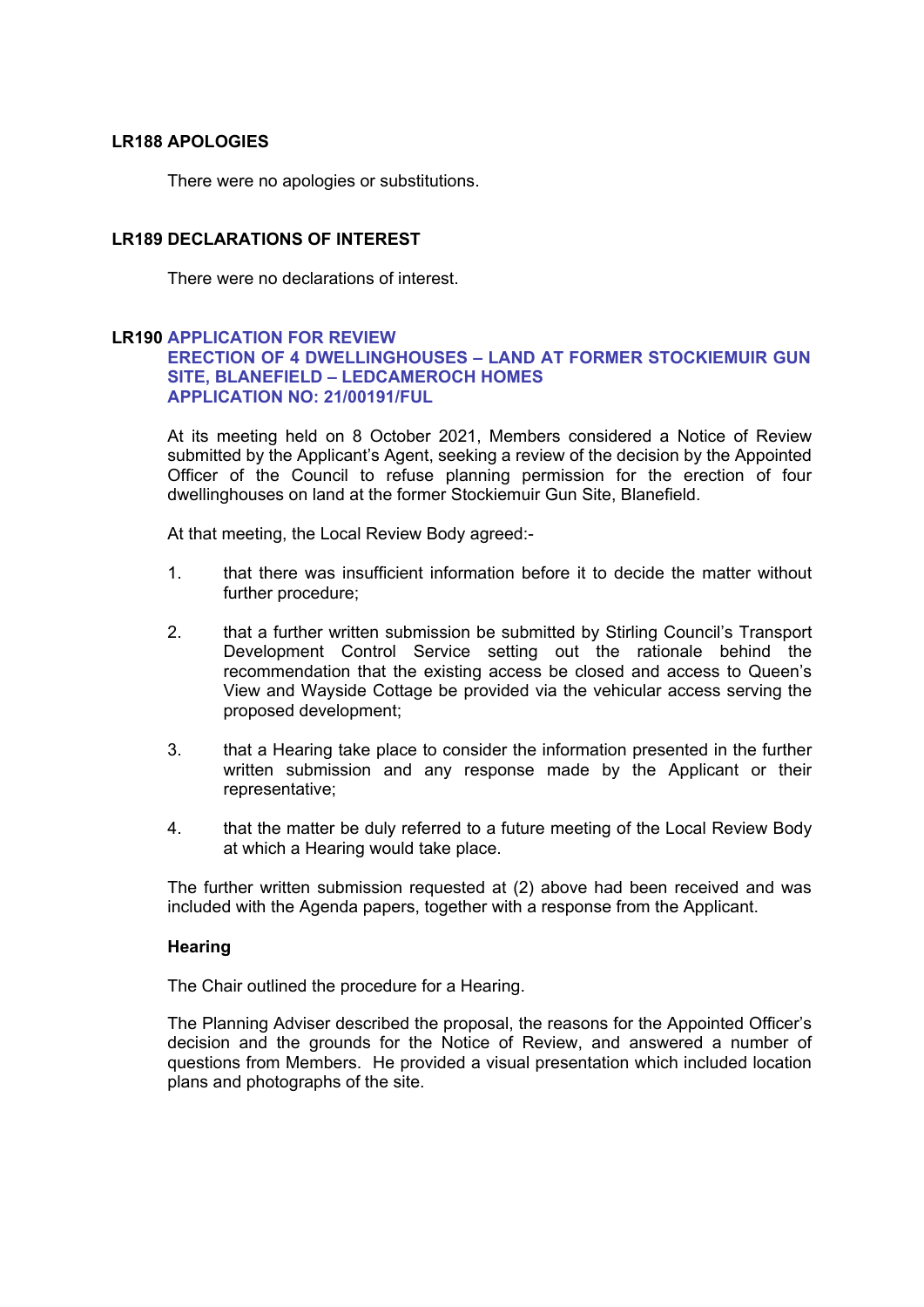## Agent

Stuart MacGarvie, Agent for the Applicant, spoke in support of the application for review and his Hearing Statement which had been issued with the Agenda.

Mr MacGarvie acknowledged that the issue under discussion related to the access. He advised that his client had spoken to the owners of neighbouring properties at Queens View and Wayside Cottage and that agreement had been reached with the owners of Queens View to close off their existing access and connect to the new internal access serving the proposed development.

He advised that his client was agreeable to a Section 75 Agreement being attached to planning permission if granted and suggested that a permanent vehicular barrier could be constructed between the other neighbouring property.

Mr MacGarvie responded to questions from Members.

#### Senior Development Control Officer

The officer presented his Hearing Statement which had been issued with the Agenda.

He advised that concerns remained over the close proximity of the new access to the existing one. If all vehicle movements were concentrated to a single junction, which provided sufficient visibility and met other requirements, this would be acceptable.

The views expressed aligned with both the findings of the independent Road Safety Audit and Design Manual for Roads & Bridges (DMRB) requirements applicable at the location.

Mr Pirie responded to questions from Members.

In terms of Standing Order 63, Councillor Jim Thomson, having moved to refuse the application but failing to find a seconder, requested that his dissent be recorded.

## **Decision**

The Local Review Body agreed:-

- 1. that there was sufficient information before it to decide the matter without further procedure;
- 2. that, having considered the Notice of Review and other supporting documents submitted by the Applicant and the other papers submitted by the Planning Authority, the further written submission, response and hearing statements, and having regard to the whole circumstances, to allow the Review and to grant planning permission, for the following reasons:-
	- (a) the proposal complies with Policy 1.1 (a) (i.e. that new development should be safely accessed) of the Stirling Local Development Plan in that following agreement of the owners of Queens View to utilise the proposed internal access road, only one property would now be served by the existing access, thereby reducing the road safety implications arising from the proximity of the existing and proposed vehicular accesses.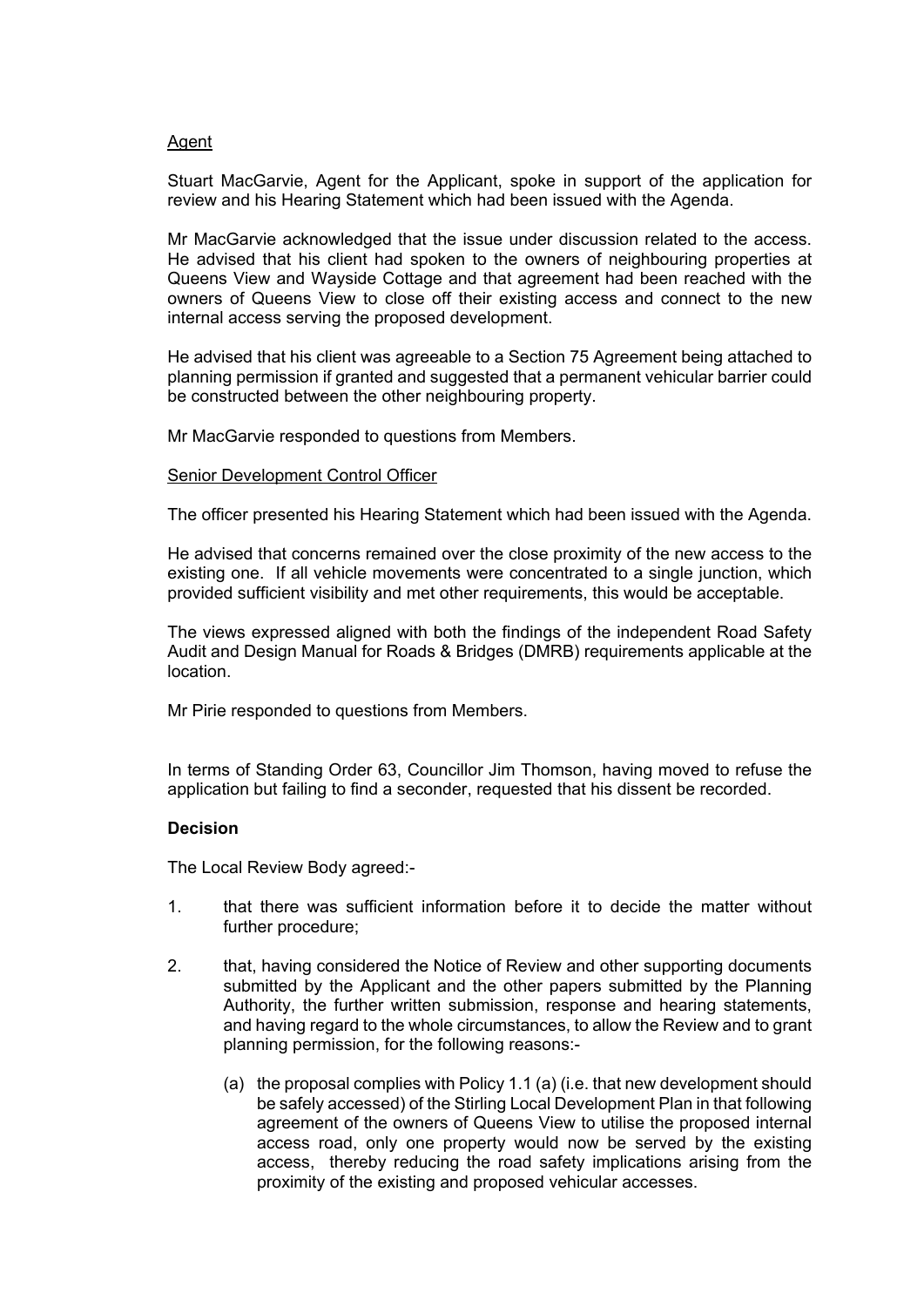and subject to:

- i) The prior conclusion of a section 75 agreement covering
- a) an off-site financial contribution for affordable housing,

and

b) the closure of the vehicular access from Queens View cottage to the A809 Drymen Road, such that only Wayside Cottage will access Drymen Road from the existing vehicular access.

and subject to Conditions 1 to 11 as set out on pages 109-110 of the Agenda, and the following further conditions:-

Condition 12:

requiring construction traffic to enter and leave the site from the proposed new access.

Condition 13

In relation to the new access requiring the provision of advance warning signage and markings, to be designed in consultation with the Council's Roads Service;

3. to remit to officers to prepare and issue the Decision Notice.

The meeting adjourned at 10.42 am.

*Recording stopped.*

The Meeting reconvened at 10.55 with the same Members present.

*Recording started.* 

## **LR191 APPLICATION FOR REVIEW**

# **ERECTION OF 5 NO. HOLIDAY ACCOMMODATION UNITS, OFFICE, CAFÉ AND TOILETS (RETROSPECTIVE) – DRUMBRAE FARM, PENDREICH ROAD, BRIDGE OF ALLAN – SUSAN DICKSON APPLICATION NO: 20/00685/FUL**

At its meeting on 8 October 2021 Members considered a Notice of Review submitted by the Applicant's Agent, seeking a review of the decision by the Appointed Officer of the Council to refuse planning permission for the erection of holiday accommodation units, etc. (retrospective) at Drumbrae Farm Pendreich Road Bridge Of Allan.

At that meeting, the Local Review Body agreed:-

1. that there was insufficient information before it to decide the matter without further procedure;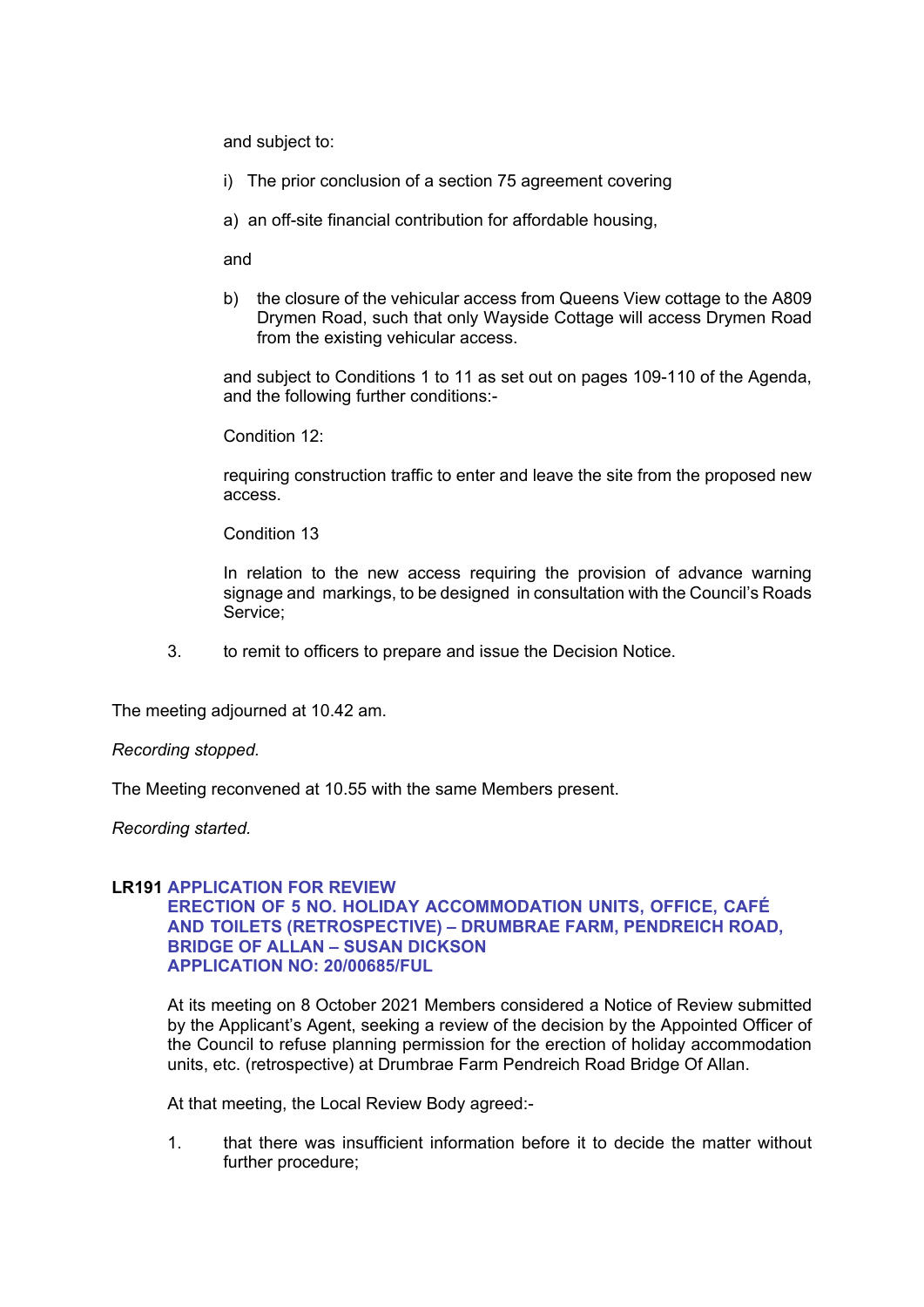- 2. that further written submissions be submitted by Stirling Council's Transport Development Control Service and the Applicant's Traffic and Transportation Advisers setting out, with reference to relevant technical standards and road safety guidance, the respective rationales for :
	- i) the measurement of existing visibility at the junction of the access to Drumbrae Farm with the adjoining public road,
	- ii) the dimensions of the visibility splay that should be provided at the Drumbrae Farm access to serve the additional vehicular movements generated by the holiday accommodation development;
- 3. that a Hearing take place to consider the respective positions presented by the Council's Transport Development Control Officer and the Applicant's Traffic and Transportation Advisers regarding existing junction visibility and visibility splay measurements;
- 4. that the matter be duly referred to a future meeting of the Local Review Body at which a Hearing would take place.

The further written submissions requested at (2) above had been received and were included with the Agenda papers, together with responses from each party.

# **Hearing**

The Chair outlined the procedure for a Hearing.

The Planning Adviser described the proposal, the reasons for the Appointed Officer's decision and the grounds for the Notice of Review, and answered a number of questions from Members. He provided a visual presentation which included location plans and photographs of the site.

## Applicant's representative

Duncan Birrell of Modus Solutions spoke to his hearing statement which had been issued with the Agenda and which highlighted the difference in views with Council officers on the interpretation of the Design Manual for Roads & Bridges (DMRB). It was suggested that a relaxation be sought in relation to the stopping sight distance on the road.

Mr Birrell responded to questions from Members.

## Development Control Officer

The officer spoke to his hearing statement which had been issued with the Agenda. He confirmed that it remained the opinion of the Council's Transport Development Team that sufficient visibility splays could not be provided and therefore the proposed development represented an impact upon road safety.

Mr Speirs responded to questions from Members.

In terms of Standing Order 63, Councillor Margaret Brisley, having moved to refuse the application but failing to find a seconder, requested that her dissent be recorded.